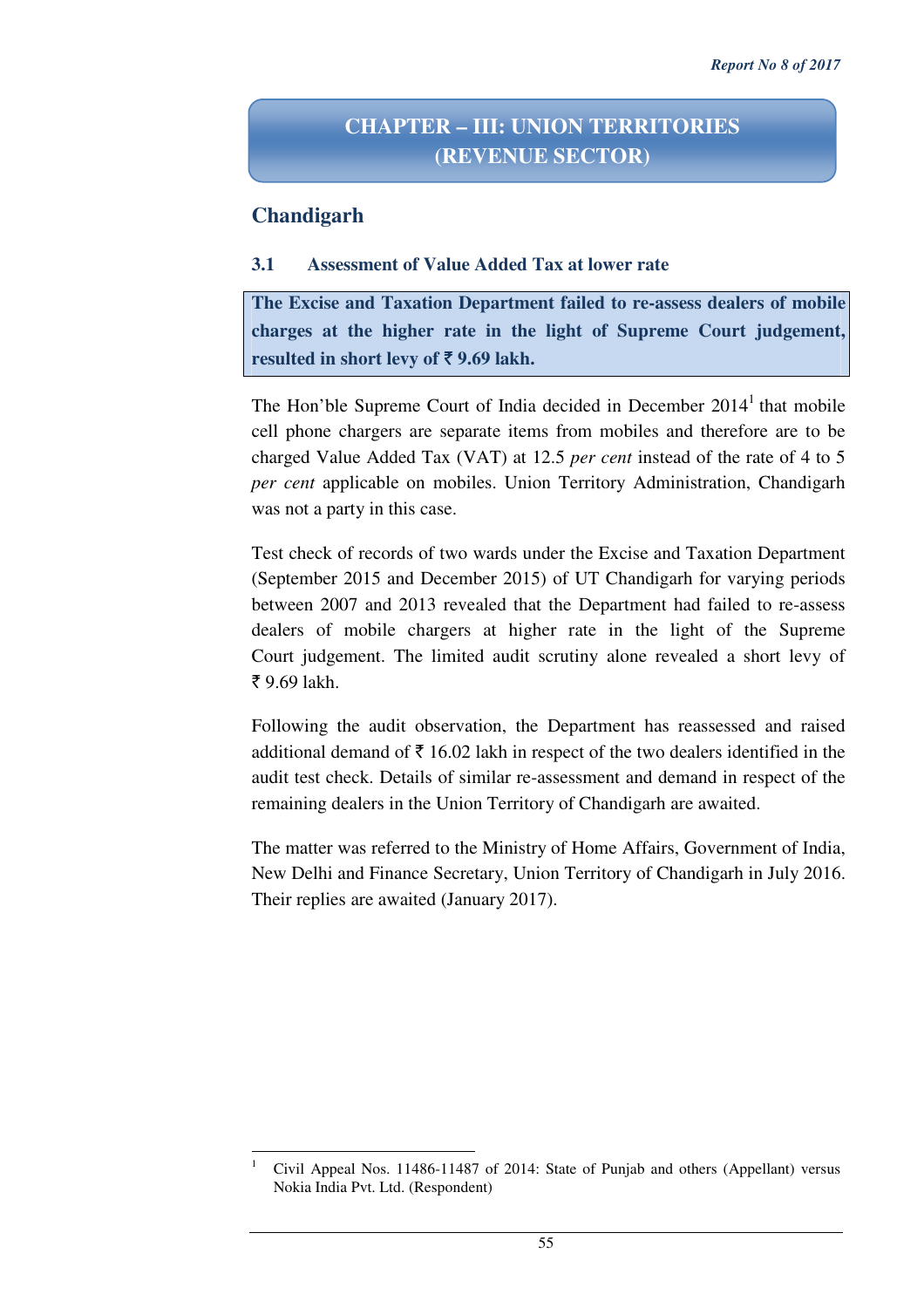l

# **Dadra and Nagar Haveli**

### **3.2 Non-levy of penalty on late file of VAT return**

**Failure of the VAT department of Dadra and Nagar Haveli to levy penalty on late filing of return, resulted in non-recovery of penalty, of which,** ` **21.79 lakh was recovered at the instance of Audit.**

In terms of sections 26 and 86 (8) of the Dadra and Nagar Haveli Value Added Tax Regulation 2005 (Regulation), any registered dealer who is liable to pay tax and fails to do so on the prescribed dates is liable to pay penalty of  $\bar{\tau}$  100 for each day of default or  $\bar{\tau}$  10,000 in all, whichever is less.

Test check of records for the period 2014-15 and 2015-2016 in the office of the Deputy Commissioner (VAT), Dadra and Nagar Haveli, Silvassa, revealed that 141 registered dealers had not filed returns on the prescribed dates viz., the 28<sup>th</sup> of the following month, but the department had not levied any penalty. Audit estimated that  $\bar{\xi}$  52.18 lakh was liable to be collected from these 141 dealers alone.

Consequent to the audit observation, the department informed (April and August 2016) that notices had been issued for recovery of  $\overline{5}$  52.18 lakh, following which  $\bar{\tau}$  21.79 lakh has been recovered and the remaining penalty would be collected shortly.

In this connection it is to be mentioned that Audit had conducted test check of only two years' records relating to 250 dealers (approx.) out of 6,806 dealers. Though the department operates a computerized tax data base<sup>2</sup> it did not provide Audit with access to the database or provide hard/soft copies of records, though these were called for. The department is therefore required to verify the returns of all years covered by the Regulation and in respect of all registered dealers to estimate and collect penalty on account of delayed filing of returns, and not limit recovery to only those cases pointed out in audit.

The audit paragraph was issued to the Ministry of Home Affairs in July 2016; their reply was awaited (January 2017).

<sup>2</sup> The Commercial Tax Mission Mode Programme (CT-MMP) and modules relating to registration, e-return, e-payment etc.